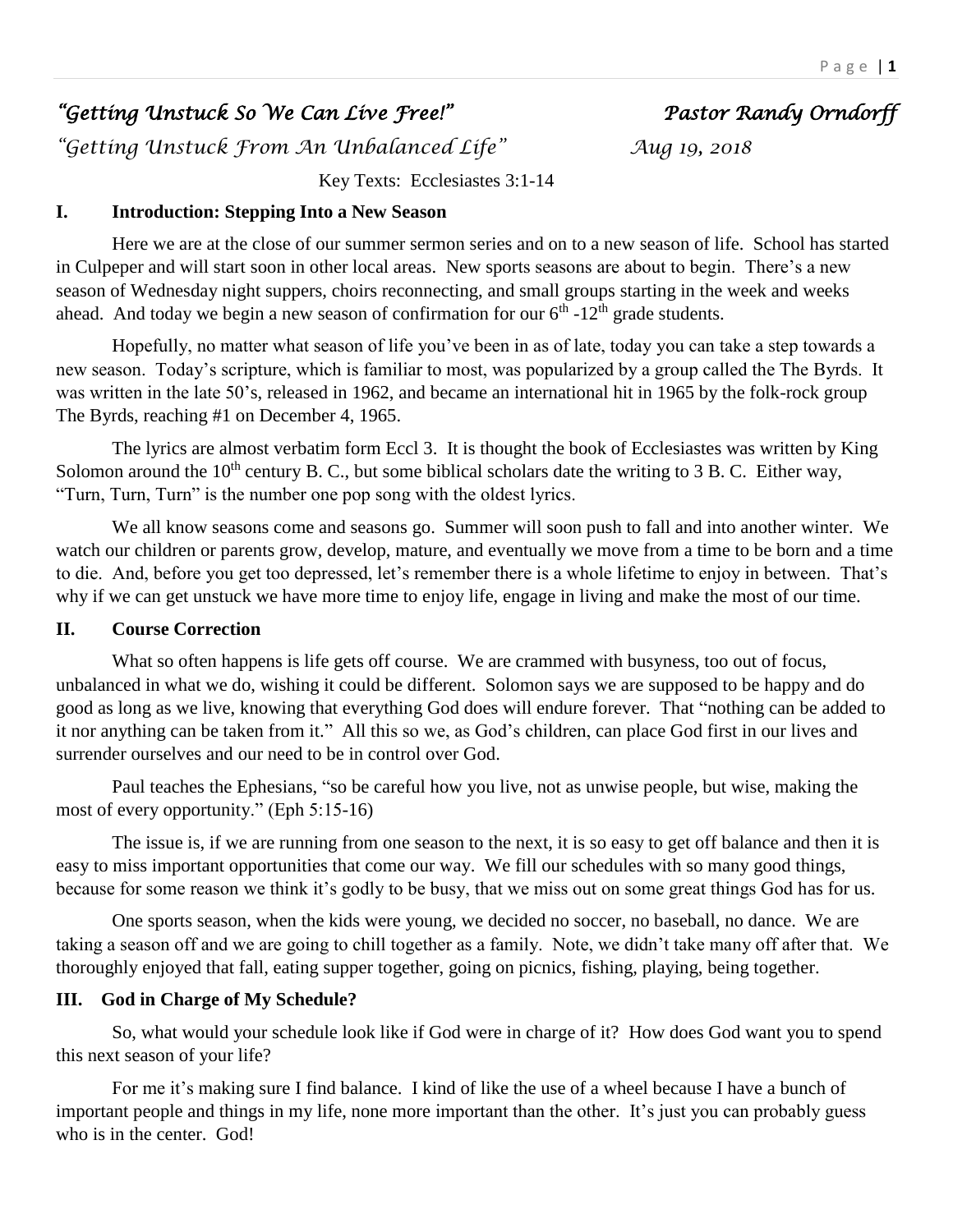So, making sure God and I are spending quality time is actually the source or indicator of how well balanced the rest of my life is going to be and the same would be true for you. Then, for me, it's my wife, my boys, their families, my friendships and activities where I make friends, then my work. Like, for this season at work, giving time and getting to spend time with our youth is exciting to me. To teach them about God and the journey they can be on, which has a lot to do about seasons we go through. On Wednesday, to jump back into teaching Disciple Bible Study with a group that is hungry and eager to know God and God's Word. So much of the church's administrative work is off my shoulders. Thank you, Church, for making this transition to a new season, so I can focus on ministry and making disciples and congregational care and training leaders using my best spiritual gifts to help the church grow and mature and be fruitful in this particular season.

And our schedules will determine if we are living balanced or unbalanced lives. I'm learning my schedule is far less about what I want to get done and far more about who I want to become.

#### **IV. To Get Unstuck From an Unbalanced Life You Have to Be Honest**

To get unstuck from an unbalanced life, you have to get honest with yourself and your family and in your work. You might have to reshuffle the matrix and reset priorities. That, in itself, can be transformational if you will spend some time praying about it and asking God to help you set your schedule.

Is HOME a few nights a week on your schedule?

How about church or small group?

Can you write "church" in your calendar every Sunday instead of once a month?

How about vacation a time or two a year to get away?

Is your marriage worth fighting for?

Is "Gym" or "Exercise" on your calendar. One guy said, "Look at me—I'm a slug, but, man, you should have seen me in high school". Then he decided to go to the gym 3 o 4 days a week, just an hour-long workout—no personal trainer, no private chef. Just no cheeseburgers and fries and breakfast sandwich every day and no soda or Southern-style sweet tea and the guy lost over 40 lbs. Today he feels much better than he did 20 years ago, is able to play on the floor with the grandkids and even enjoys playing softball and hiking. All because he wrote "Gym" in his calendar 3 or 4 days a week 4 years ago and made a commitment to it and he still does. It has led him to having a much more balanced life.

## **V. Fighting Drift**

And, yes, one thing we all have to fight is the drift. Paul says, and I think it applies to living a balanced life, "Do you not know that in a race all the runners run, but only one gets the prize. So run in such a way as to get the prize. Everyone who goes into the game goes into strict training. They do it to get a crown that will not last, but we do it to get a crown that will last forever. Therefore I do not run like a man running aimlessly. I do not fight like a man beating the air. No, I beat my body and make it my slave so that after I have preached to others, I myself will not be disqualified for the prize." (I Corn 9:24-27)

Paul knew the importance of living a balanced life. He encouraged his readers to "Focus on Jesus and to make Jesus known". That's the rhythm of life we are called to as God's people. If we run, or live, in such a way as to get the prize we'll be more focused, more intentional about who we are becoming versus what we are doing. When we are becoming who God wants to be, what we do will look much more like Jesus and we will not live with so much anxiousness and angst in our lives. And I recognize that is going to look different for every one of us, depending on where we are in life.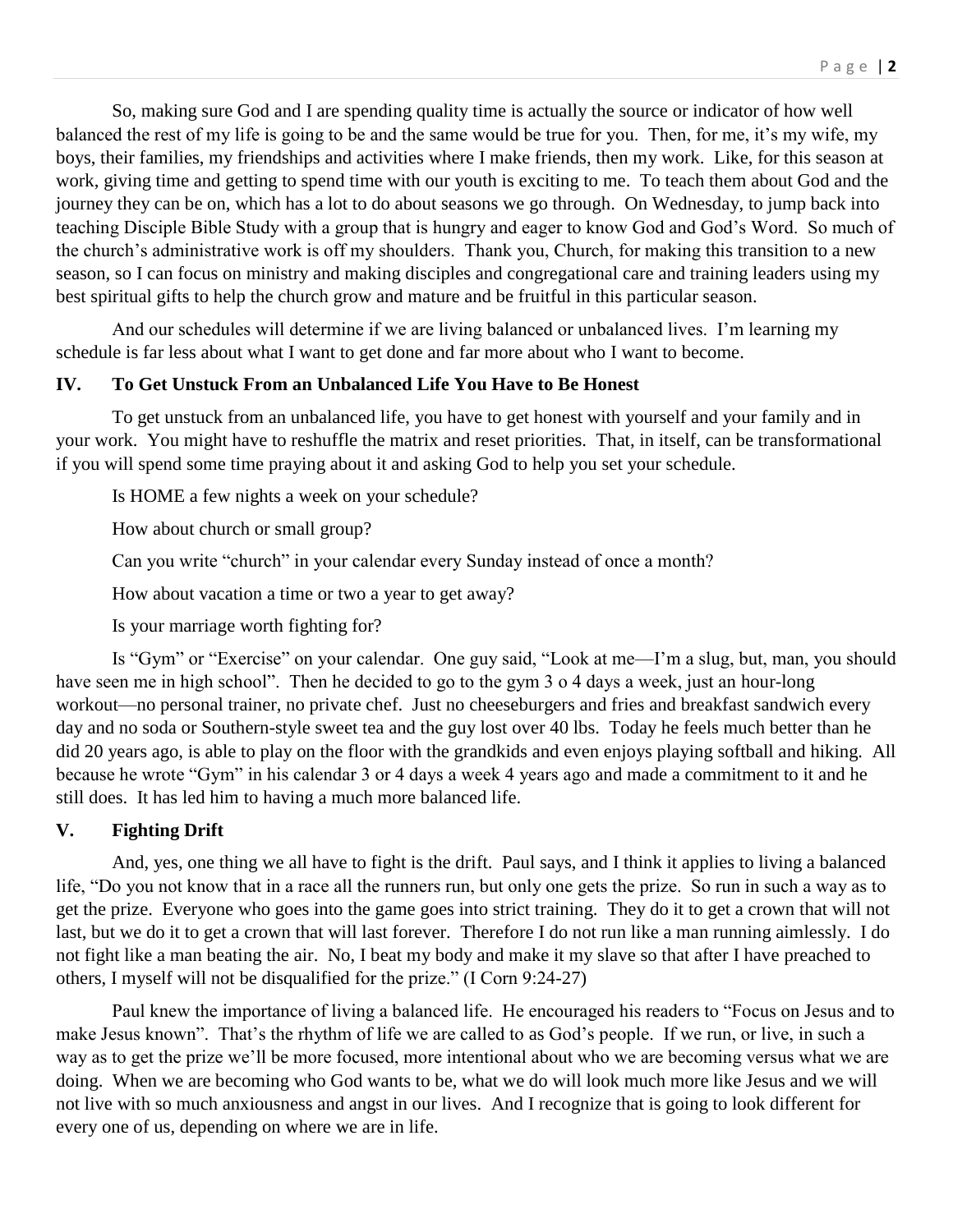It is going to look different for a child, a teenager, a young adult, whether you are married or not, as an empty nester or grandparent. As seasons change we change, hobbies, and interests change, people move, work evolves. The sun rises, the sun sets. God's desire is for us to enjoy every season of our lives. King Solomon is inviting us to consider the seasons of our lives through the landscape of eternity and that's how we simplify our lives and find balance.

### **VI. A Time For So Many Things!**

So there's a time to plant and heal and build. A time to laugh and dance and to gather stones together. A time to embrace and search and keep and mend, a time to speak and love and enjoy peace.

On the flip side, Solomon says, "There are also times to uproot, to kill, to tear down and to weep. We don't much like this list. A time to refrain from embracing. A time to give up, throw away, a time to fear and to be silent, a time to hate, and a time for war.

He starts it all off by saying, "There is a time to be born and a time to die". My guess is over a lifetime most of us will experience what seems like the positive side of life and also the negative side of life. Together it makes up the reality of our world and what many have to deal with and struggle through.

There is a total of 28 possible seasons which Solomon lists and there really is no order to the list. They are snapshots of the kinds of seasons you are likely to experience over a lifetime. We identify very easily with some, not so much with others. Think about the difference if you are a civilian or you've served in the military.

When you can identify your season, it will bring you more clarity and balance. You are also more likely to notice God's hand at work in your season of life, learn the lessons God has for you, and to then grow in your character development, wisdom, and spiritual growth opportunities.

#### **VII. Identifying Our Season**

As a church family, we've discerned we are in a season where we need to focus on intentional discipleship, to help everyone think about where you are at on you spiritual journey and to consider what is your next step you need to take to grow in your faith.

And think of this, it is just as important to identify your current season so that when that season comes to a close, you'll be less likely to cling to it and more apt to make a graceful exit and to then step whole heartedly into the new season that is dawning.

Just know this, you are not in your current season by accident. God's hand is in it, and there is a purpose to God's activity. Ask yourself, what does God want to teach me in this unique, it's never going to be the same again, season?

Let's don't be followers of Jesus who are spinning out of control. Let's don't act like we have no idea about God's narrative for our lives.

God has made everything, including you and me, beautiful in its time.

## **VIII. Seasons End, Seasons Begin**

All summer we've talked about getting unstuck, so you can live freely for Christ. We don't have to be stuck in whatever we are dealing with forever. It's a season. Solomon says seasons end and seasons begin. Seasons come to a close, we move on. It could be an unhealthy relationship, or that you can't leave the party, you've just not gotten over the party life, but before this turns into an addiction that tanks your life, move on. And it could be you're at the addiction point, the painkillers that served a legitimate purpose now anesthetize a pain that is no longer physical, causing a greater pain. This season must end. Step into a new season.